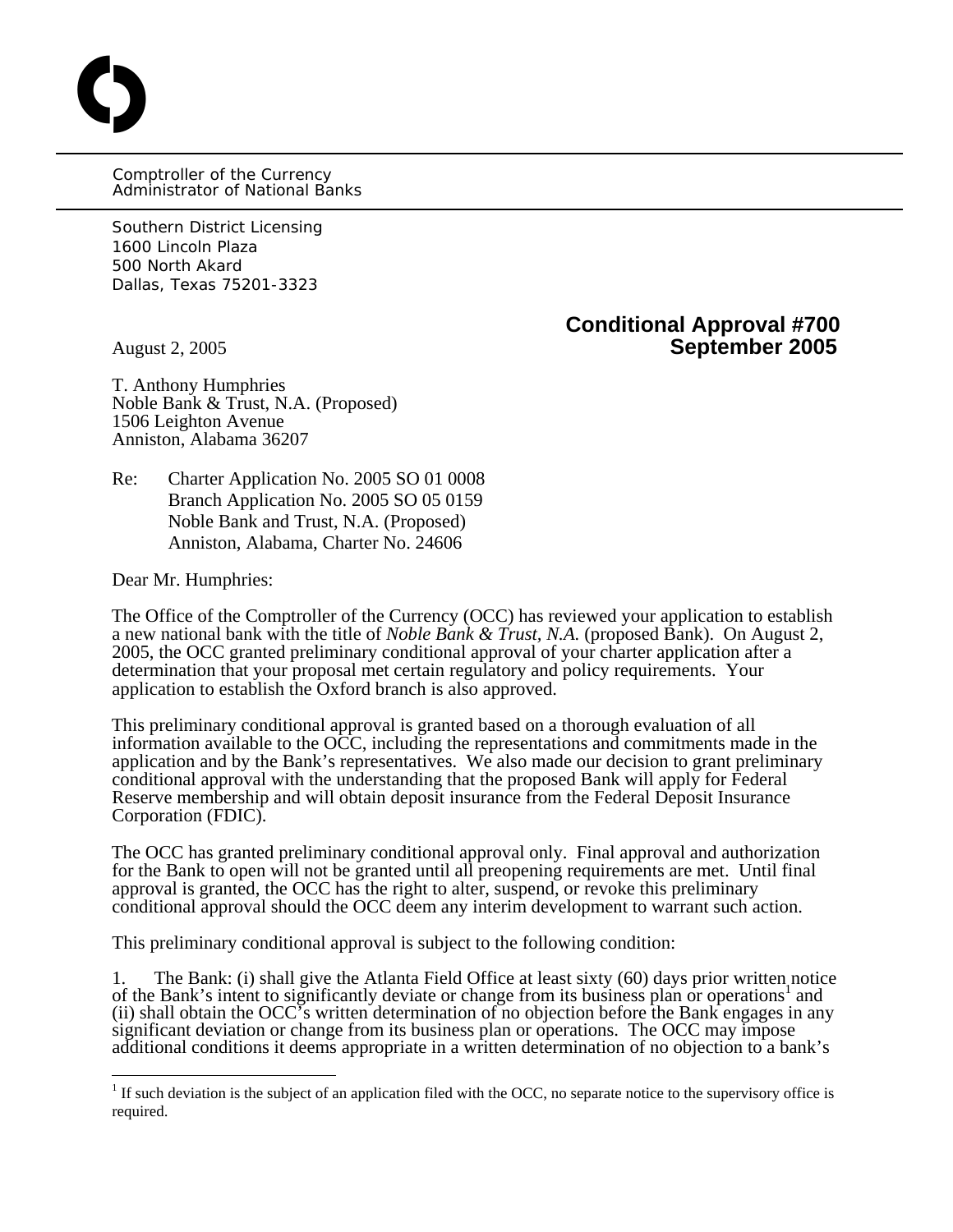T. Anthony Humphries August 2, 2005 Page 2 of 4

notice. For the first three years of operation, the Bank also must provide a copy of such written notice to the FDIC's Atlanta Regional Office.

This condition of approval is a condition "imposed in writing by the agency in connection with the granting of any application or other request" within the meaning of 12 USC 1818. As such, the condition is enforceable under 12 USC 1818.

The Bank's initial paid-in capital, net of all organizational and preopening expenses, shall be no less than \$8 million. The organizers are expected to proceed diligently, consistent with their application, for the Bank to open for business as soon as possible.

The OCC poses no objection to the following persons serving as executive officers, directors, and/or organizers as proposed in the application:

| Name                   | Title                            |
|------------------------|----------------------------------|
| Aaron P. Acker         | Director                         |
| Gregory D. Brown       | Director                         |
| Michael D. Burford     | Director                         |
| T. Anthony Humphries   | Chief Executive Officer/Director |
| Carol Ann Y. Kellum    | <b>Chief Operating Officer</b>   |
| Mitchell G. Key        | Controller                       |
| Patricia M. King       | Director                         |
| Michael W. Lipscomb    | Director                         |
| Keith W. McCullough    | Senior Lending Officer           |
| William R. Smith       | Director                         |
| Kenneth L. Vandervoort | Director                         |
| Phillip M. Webb        | Director                         |

Not all background checks requested by the OCC have been received for Mr. Key or Ms. King. Accordingly, their continued service will be dependent on satisfactory completion of the background investigation process.

Prior to the Bank's opening, the Bank must obtain the OCC's prior written determination of no objection for any additional organizers or executive officers, or directors appointed or elected before the person assumes the position. For a two-year period after the Bank commences business, the Bank must file an Interagency Biographical and Financial Report with the OCC and receive a letter of no objection from the OCC prior to any new executive officer or director assuming such position.

The "Charters" booklet in the *Comptroller's Licensing Manual* provides guidance for organizing your bank. The booklet is located at the OCC's web site: <http://www.occ.treas.gov/corpbook/group4/public/pdf/charters.pdf>. The booklet contains all of the steps you must take to receive your charter.

As detailed in the booklet, since the OCC has already accepted your Articles of Association and the Organization Certificate, you may begin organizing the Bank. As a "body corporate" or legal entity, you may begin taking those steps necessary for obtaining final approval. The Bank may not begin the business of banking until it fulfills all requirements for a bank in organization and the OCC grants final approval.

Enclosed are standard requirements and minimum policies and procedures for new national banks. The Bank must meet the standard requirements before it is allowed to commence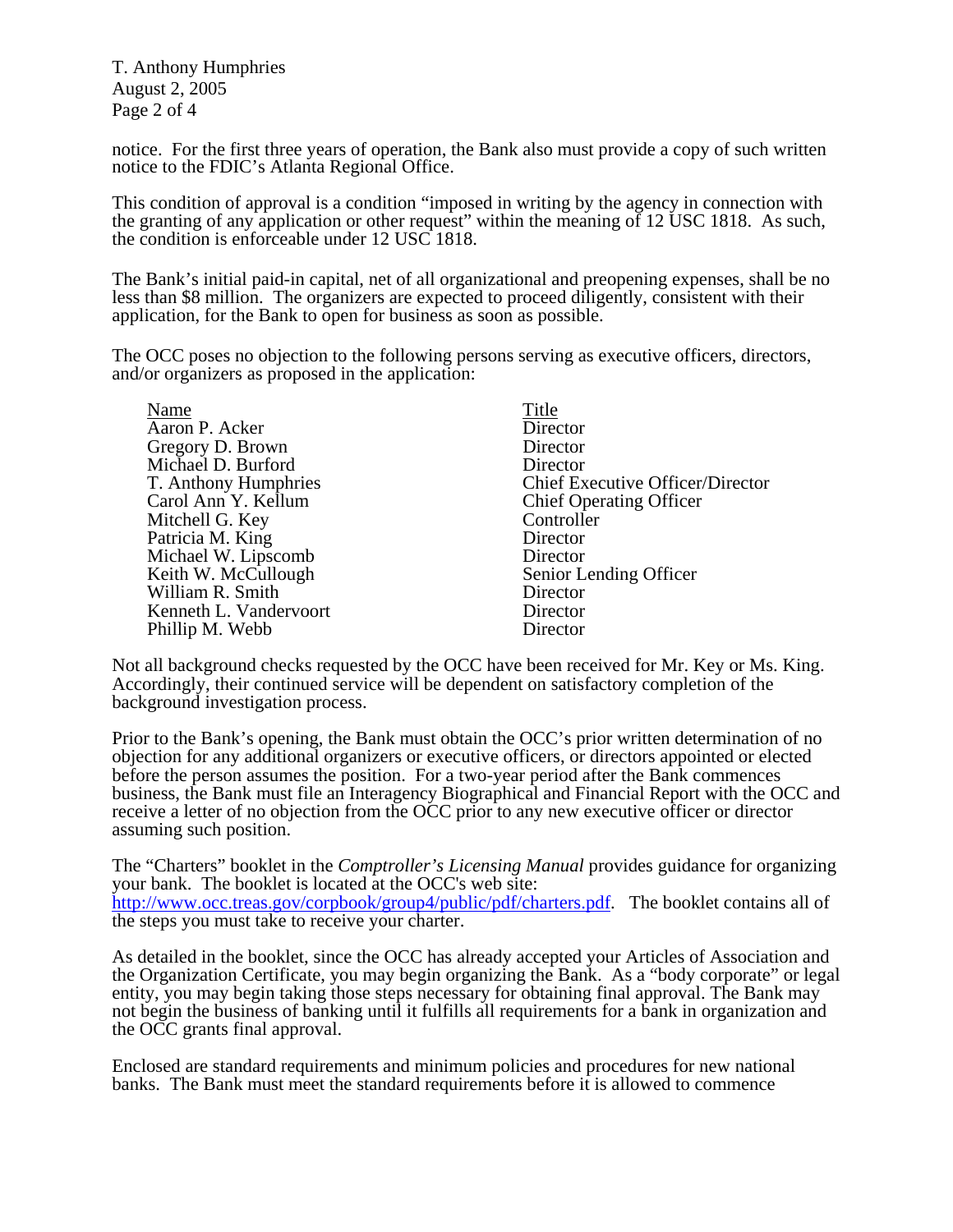T. Anthony Humphries August 2, 2005 Page 3 of 4

business and the Board of Directors must ensure that the applicable policies and procedures are established and adopted before the Bank begins operation.

In addition to the standard requirements for all new national banks, the following special requirements must be satisfied prior to the Bank's request for a preopening examination and before the OCC will grant final charter approval:

1. The Bank must submit to the Atlanta Field Office for review, and prior written determination of no supervisory objection, a complete description of the Bank's final information systems and operations architecture as well as the information systems risk assessment and management plan. This should include a schematic drawing and discussion of the following items:

Vendor due diligence and contracts; electronic banking security mechanisms and policies; information systems personnel; internal controls; audit plans; and operating policies and procedures, including, but not limited to, vendor management, weblinking, customer authentication and verification, and business resumption contingency plans.

- 2. The Bank must have performed an independent security review and test of its electronic banking platform. The Bank must have this review performed regardless of whether the platform is operated in-house or by one or more third-party service providers. If the Bank outsources the technology platform, it can rely on testing performed for the service provider to the extent that it satisfies the scope and requirements listed herein. The review must be conducted by an objective, qualified independent source (Reviewer). The scope should cover:
	- All access points, including the Internet, Intranet, or remote access.
	- The adequacy of physical and logical protection against unauthorized access including individual penetration attempts, computer viruses, denial of service, and other forms of electronic access.

 By written report, the Reviewer must confirm that the security measures, including the firewall, have been satisfactorily implemented and tested. For additional guidance, refer to "The Internet and the National Bank Charter" booklet of the *Comptroller's Licensing Manual*, pages 37-38, Information System Security. The booklet is located at the Electronic Banking section of the OCC's Web site: [http://www.occ.treas.gov/corpbook/group4/public/pdf/internetnbc.pdf.](http://www.occ.treas.gov/corpbook/group4/public/pdf/internetnbc.pdf)

3. The Bank must have a security program in place that complies with the "Interagency Guidelines Establishing Standards for Safeguarding Customer Information" specified at 12 CFR 30, Appendix B.

Under separate cover, the OCC will send to you an appropriate set of OCC handbooks, manuals, issuances, and selected other publications. This information does not include the Comptroller's Licensing Manual, which is available only in electronic form at our web site: [http://www.occ.treas.gov/corpapps/corpapplic.htm.](http://www.occ.treas.gov/corpapps/corpapplic.htm)

This preliminary conditional approval and the activities and communications by OCC employees in connection with the filing do not constitute a contract, express or implied, or any other obligation binding upon the OCC, the United States (U.S.), any agency or entity of the U.S., or